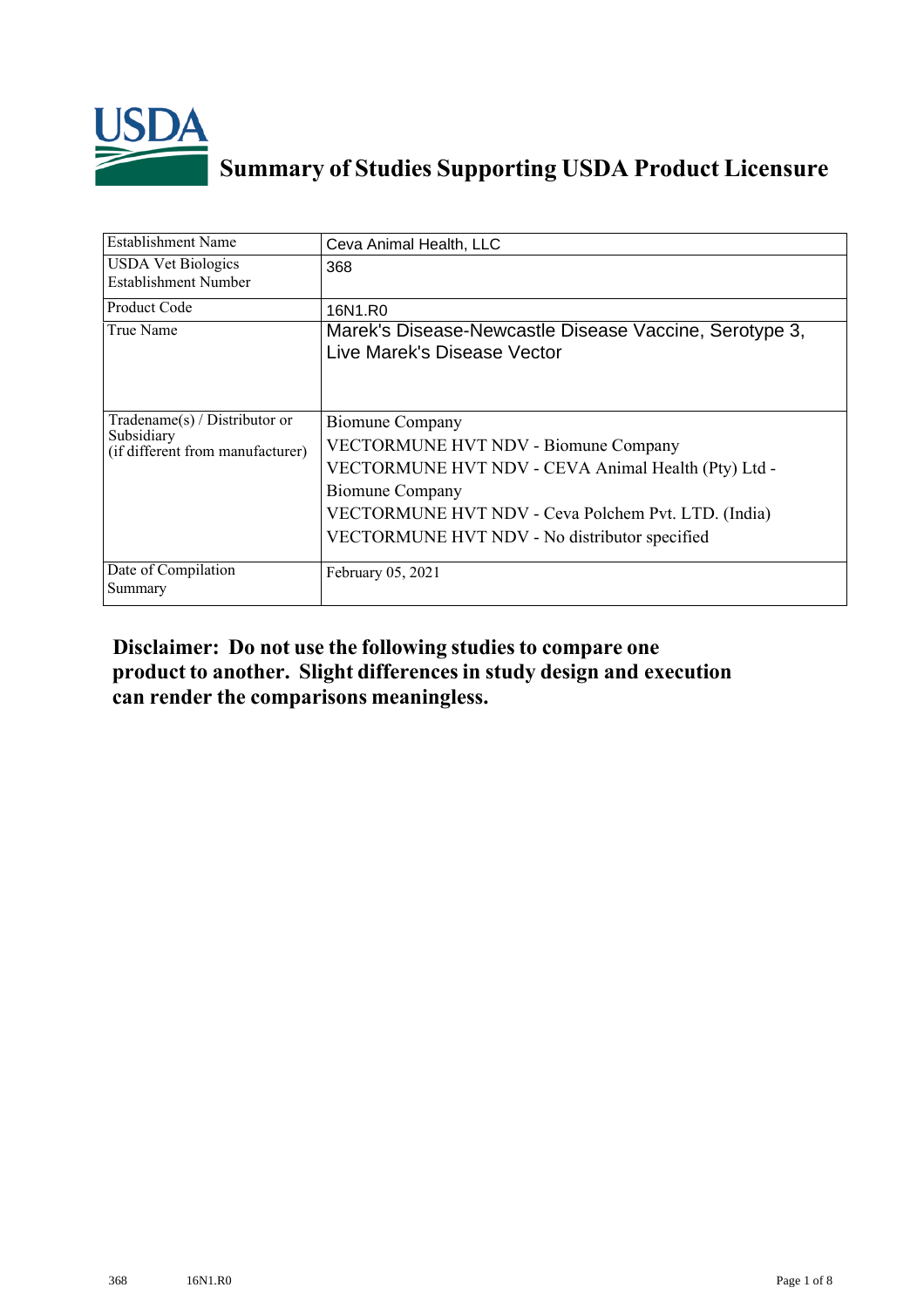| <b>Study Type</b>             | Efficacy                                                                                                                                       |                                                               |       |  |  |
|-------------------------------|------------------------------------------------------------------------------------------------------------------------------------------------|---------------------------------------------------------------|-------|--|--|
| <b>Pertaining to</b>          | Marek's Disease Virus (MDV)                                                                                                                    |                                                               |       |  |  |
| <b>Study Purpose</b>          |                                                                                                                                                | To demonstrate effectiveness against virulent Marek's         |       |  |  |
|                               | Disease Virus                                                                                                                                  |                                                               |       |  |  |
| <b>Product Administration</b> | Subcutaneous (SQ) and in ovo                                                                                                                   |                                                               |       |  |  |
| <b>Study Animals</b>          |                                                                                                                                                | 1. 35 SPF chicken embryos vaccinated at 18 days of            |       |  |  |
|                               |                                                                                                                                                | incubation with product (in ovo vaccinate)                    |       |  |  |
|                               | vaccinate)                                                                                                                                     | 2. 35 SPF chickens vaccinated at day of age with product (SQ) |       |  |  |
|                               | 3. 35 SPF chickens non-vaccinated and challenged (positive<br>control)                                                                         |                                                               |       |  |  |
|                               | 4. 25 SPF chickens non-vaccinated and non-challenged<br>(negative control)                                                                     |                                                               |       |  |  |
| <b>Challenge Description</b>  | Marek's Disease Virus GA strain at five days of age for all                                                                                    |                                                               |       |  |  |
|                               | groups except the negative control group                                                                                                       |                                                               |       |  |  |
| Interval observed after       | Daily observation for 51 days post challenge; Tissues examined                                                                                 |                                                               |       |  |  |
| challenge                     | at 51 days post challenge.                                                                                                                     |                                                               |       |  |  |
| <b>Results</b>                | A chicken was considered affected by the challenge (positive) if<br>grossly observable lesions caused by the MDV GA challenge<br>were present. |                                                               |       |  |  |
|                               | <b>Number Affected</b><br><b>Treatment Group</b><br>Percentage<br><b>Affected</b>                                                              |                                                               |       |  |  |
|                               | In ovo vaccination                                                                                                                             | 6/35                                                          | 17%   |  |  |
|                               | SQ vaccination                                                                                                                                 | 3/35                                                          | 9%    |  |  |
|                               | <b>Negative Controls</b>                                                                                                                       | 0/25                                                          | $0\%$ |  |  |
|                               | <b>Positive Controls</b>                                                                                                                       | 34/35                                                         | 97%   |  |  |
|                               | The study fulfilled $9$ CFR 113.330(c).<br>Raw data are shown on the attached page.                                                            |                                                               |       |  |  |
| <b>USDA Approval Date</b>     | January 31, 2007                                                                                                                               |                                                               |       |  |  |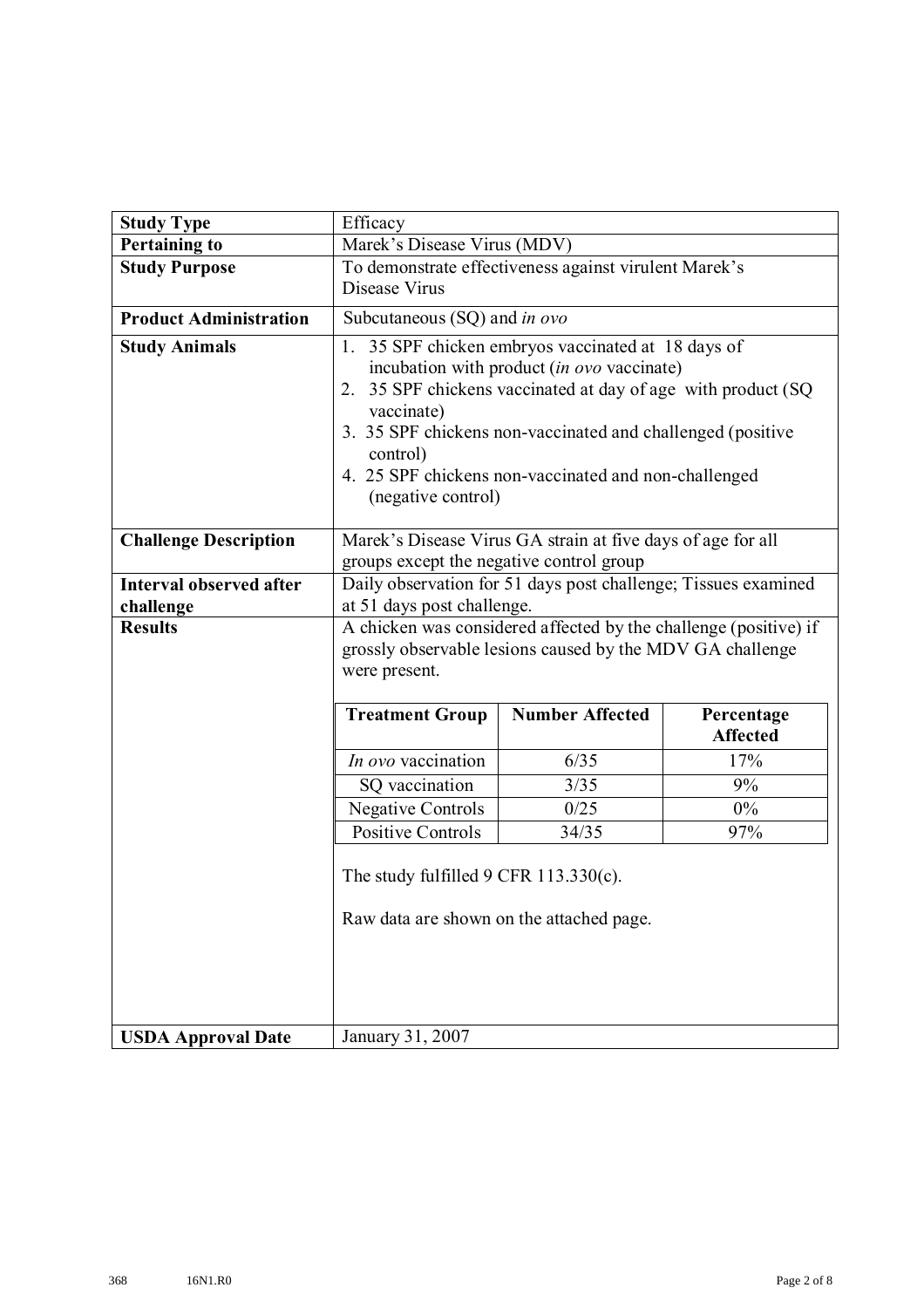| In ovo<br>ID            | Vaccinate MDV Lesions <sup>1</sup> Vaccinate MDV Lesions <sup>1</sup> Control | SQ<br>ID        |                   | Positive<br>ID  | MDV Lesions <sup>1</sup> | Negative<br>Control<br>ID | <b>MDV</b><br>Lesions <sup>1</sup> |
|-------------------------|-------------------------------------------------------------------------------|-----------------|-------------------|-----------------|--------------------------|---------------------------|------------------------------------|
| $\mathbf{1}$            | NA                                                                            |                 | K, Sp, L, H, G, N |                 | Sp, L, H                 | 1                         | NA                                 |
| $\overline{2}$          | Sp, L, H                                                                      | $\overline{2}$  | NA                |                 | K, Sp, H                 | $\overline{c}$            | <b>NA</b>                          |
| $\overline{\mathbf{3}}$ | N                                                                             | $\overline{3}$  | NA                | $\overline{3}$  | K, Sp, H, G              | $\overline{\mathbf{3}}$   | NA                                 |
| $\overline{A}$          | K, Sp, L, H, G                                                                | 4               | NA                | 4               | K, Sp, G                 | $\overline{4}$            | NA                                 |
| 5                       | NA                                                                            | 5               | NA                | 5               | Sp <sub>1</sub>          | 5                         | <b>NA</b>                          |
| 6                       | NA                                                                            | 6               | NA                | 6               | Sp, L                    | 6                         | NA                                 |
| 7                       | NA                                                                            | 7               | NA                | 7               | Sp, L, H                 | $\overline{7}$            | NA                                 |
| $\overline{\mathbf{8}}$ | NA                                                                            | 8               | NA                | 8               | Sp, H                    | 8                         | <b>NA</b>                          |
| 9                       | NA                                                                            | 9               | NA                | 9               | K, Sp, L, H              | 9                         | NA                                 |
| 10                      | NA                                                                            | 10              | NA                | 10              | Sp, L                    | 10                        | NA                                 |
| 11                      | NA                                                                            | 11              | NA                | 11              | H                        | 11                        | NA                                 |
| 12                      | K, Sp, L, H                                                                   | 12              | NA                | 12              | Sp, L, H                 | 12                        | NA                                 |
| 13                      | NA                                                                            | 13              | NA                | 13              | Sp, L, H                 | 13                        | NA                                 |
| 14                      | NA                                                                            | 14              | NA                | 14              | Н                        | 14                        | NA                                 |
| 15                      | NA                                                                            | 15              | NA                | 15              | Sp, L                    | 15                        | NA                                 |
| 16                      | NA                                                                            | 16              | NA                | 16              | Sp, L, H                 | 16                        | NA                                 |
| 17                      | NA                                                                            | 17              | NA                | 17              | Sp, H                    | 17                        | <b>NA</b>                          |
| 18                      | NA                                                                            | 18              | NA                | 18              | Sp, L, H                 | 18                        | NA                                 |
| 19                      | NA                                                                            | 19              | K, G              | 19              | K, L, H, G               | 19                        | N <sub>A</sub>                     |
| 20                      | NA                                                                            | 20              | NA                | 20              | N                        | 20                        | NA                                 |
| 21                      | NA                                                                            | $\overline{21}$ | NA                | $\overline{21}$ | H                        | 21                        | <b>NA</b>                          |
| 22                      | NA                                                                            | 22              | NA                | 22              | Sp, L, H                 | 22                        | NA                                 |
| 23                      | NA                                                                            | 23              | NA                | 23              | K, H, G, N               | 23                        | NA                                 |
| 24                      | NA                                                                            | 24              | NA                | 24              | Sp, H                    | 24                        | NA                                 |
| 25                      | NA                                                                            | 25              | NA                | 25              | Sp                       | 25                        | <b>NA</b>                          |
| 26                      | NA                                                                            | 26              | NA                | 26              | Sp, L, H                 |                           |                                    |
| 27                      | NA                                                                            | 27              | NA                | 27              | Sp, L, H                 |                           |                                    |
| 28                      | L                                                                             | 28              | NA                | 28              | NA                       |                           |                                    |
| 29                      | NA                                                                            | 29              | G                 | 29              | Sp, H                    |                           |                                    |
| 30                      | NA                                                                            | 30              | NA                | 30              | Sp, L, H, G              |                           |                                    |
| 31                      | NA                                                                            | 31              | NA                | 31              | Sp, H                    |                           |                                    |
| 32                      | NA                                                                            | 32              | NA                | 32              | K, Sp, L, H              |                           |                                    |
| 33                      | NA                                                                            | 33              | NA                | 33              | H                        |                           |                                    |
| 34                      | NA                                                                            | 34              | NA                | 34              | K, Sp, H, N              |                           |                                    |
| 35                      | Sp                                                                            | 35              | NA                | 35              | Sp, H                    |                           |                                    |

<sup>1</sup>Tissue with lesion: K=kidney, Sp=spleen, L=liver, H=heart, G=gonad, N=nerves, Sk=skin, E=eye, M=muscle, NA=not applicable (no lesions)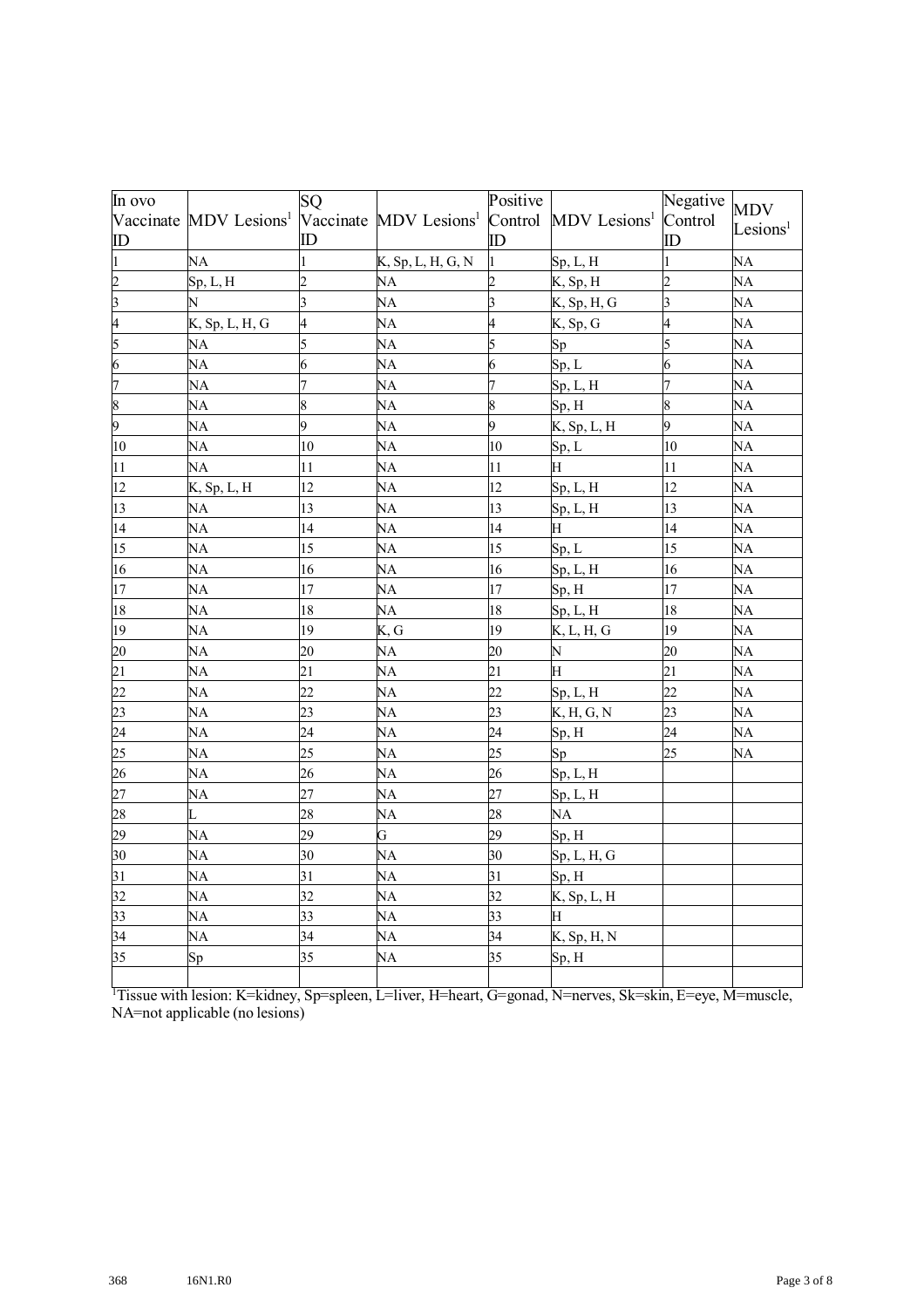| <b>Study Type</b>              | Efficacy                                                                                                                                                                                                                                                                                                                                                                                                        |                                                                                                   |       |  |  |
|--------------------------------|-----------------------------------------------------------------------------------------------------------------------------------------------------------------------------------------------------------------------------------------------------------------------------------------------------------------------------------------------------------------------------------------------------------------|---------------------------------------------------------------------------------------------------|-------|--|--|
| <b>Pertaining to</b>           | Newcastle Disease Virus (NDV)                                                                                                                                                                                                                                                                                                                                                                                   |                                                                                                   |       |  |  |
| <b>Study Purpose</b>           | To demonstrate effectiveness against NDV                                                                                                                                                                                                                                                                                                                                                                        |                                                                                                   |       |  |  |
| <b>Product Administration</b>  |                                                                                                                                                                                                                                                                                                                                                                                                                 | One dose administered via the subcutaneous route                                                  |       |  |  |
| <b>Study Animals</b>           |                                                                                                                                                                                                                                                                                                                                                                                                                 | SPF chickens; 29 vaccinates vaccinated at day of age; 31 non-                                     |       |  |  |
|                                |                                                                                                                                                                                                                                                                                                                                                                                                                 | vaccinated, challenged positive controls; 10 non-vaccinated, non-<br>challenged negative controls |       |  |  |
| <b>Challenge Description</b>   |                                                                                                                                                                                                                                                                                                                                                                                                                 | NDV Texas GB Standard strain at four weeks of age                                                 |       |  |  |
| <b>Interval observed after</b> |                                                                                                                                                                                                                                                                                                                                                                                                                 | Daily observation for 14 days post challenge                                                      |       |  |  |
| challenge                      |                                                                                                                                                                                                                                                                                                                                                                                                                 |                                                                                                   |       |  |  |
| <b>Results</b>                 | A chicken was considered affected by the challenge (positive) if<br>clinical signs of Newcastle disease were present. The clinical<br>signs included:<br>1. Respiratory signs: Increased respiration, nasal exudate,<br>and swelling of eyes and head<br>2. Neurological signs: Tremors, loss of coordination, and<br>paralysis<br>3. Viscerotropic signs: Listlessness, weakness, diarrhea, and<br>prostration |                                                                                                   |       |  |  |
|                                | <b>Number Affected</b><br><b>Treatment Group</b><br>Percentage                                                                                                                                                                                                                                                                                                                                                  |                                                                                                   |       |  |  |
|                                | <b>Affected</b>                                                                                                                                                                                                                                                                                                                                                                                                 |                                                                                                   |       |  |  |
|                                | <b>SQ Vaccinates</b>                                                                                                                                                                                                                                                                                                                                                                                            | 0/29                                                                                              | $0\%$ |  |  |
|                                | NDV challenged,<br>31/31<br>100%                                                                                                                                                                                                                                                                                                                                                                                |                                                                                                   |       |  |  |
|                                | positive controls                                                                                                                                                                                                                                                                                                                                                                                               |                                                                                                   |       |  |  |
|                                | 0/10<br>$0\%$<br><b>Negative Controls</b>                                                                                                                                                                                                                                                                                                                                                                       |                                                                                                   |       |  |  |
|                                | The study fulfilled 9CFR 113.329(c).<br>Raw data are shown on the attached page.                                                                                                                                                                                                                                                                                                                                |                                                                                                   |       |  |  |
| <b>USDA Approval Date</b>      | May 20, 2003                                                                                                                                                                                                                                                                                                                                                                                                    |                                                                                                   |       |  |  |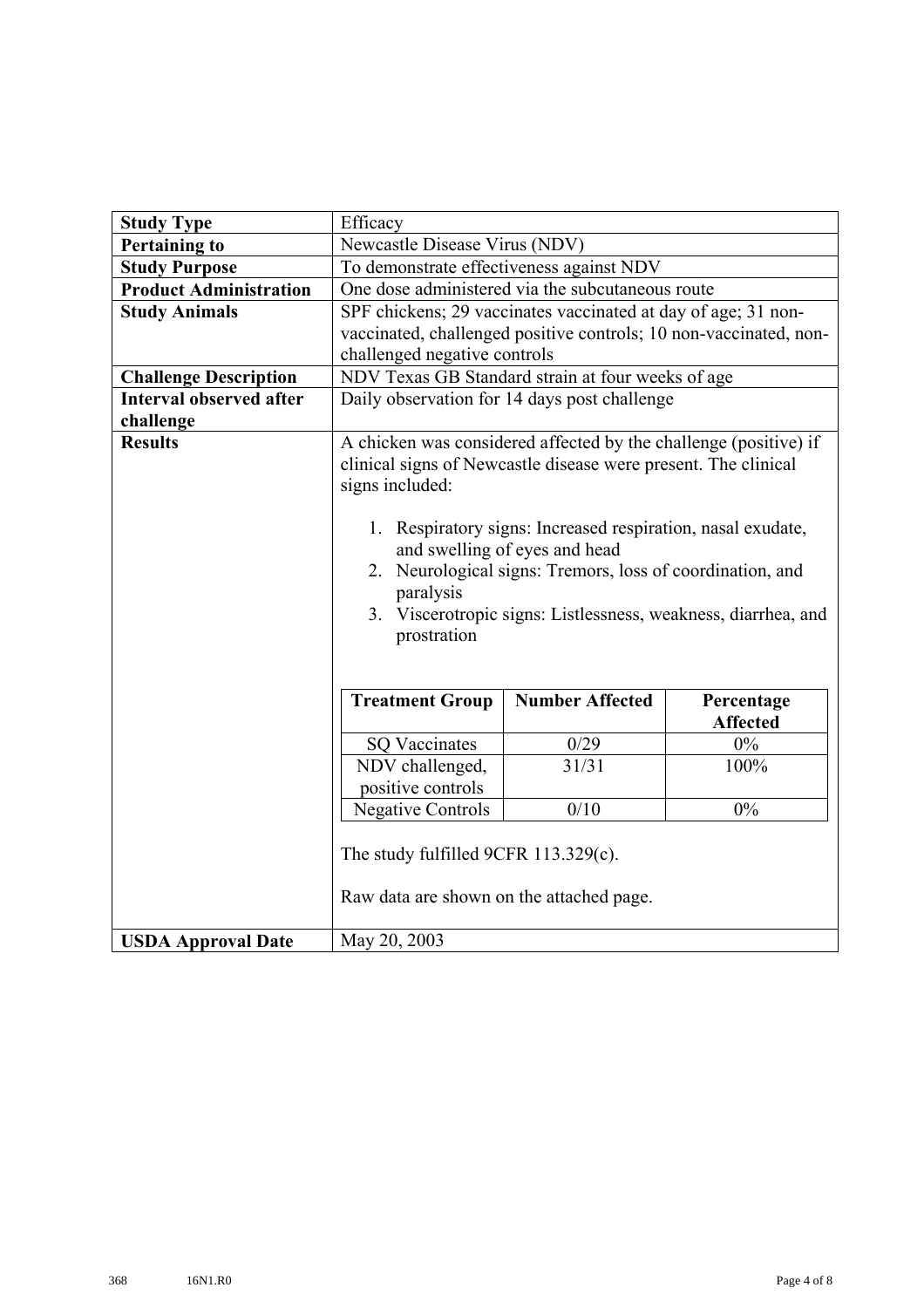| Vaccinate      | <b>Clinical Signs</b> | Positive       | <b>Clinical Signs</b> | Negative       | <b>Clinical Signs</b> |
|----------------|-----------------------|----------------|-----------------------|----------------|-----------------------|
| ID             | of Newcastle          | Control ID     | of Newcastle          | Control ID     | of Newcastle          |
|                | Disease               |                | Disease               |                | Disease               |
| $\mathbf{1}$   | Neg                   | $\mathbf{1}$   | Pos                   | $\mathbf{1}$   | Neg                   |
| $\overline{2}$ | Neg                   | $\overline{2}$ | Pos                   | $\overline{2}$ | Neg                   |
| $\overline{3}$ | Neg                   | $\overline{3}$ | Pos                   | $\overline{3}$ | Neg                   |
| $\overline{4}$ | <b>Neg</b>            | $\overline{4}$ | Pos                   | $\overline{4}$ | <b>Neg</b>            |
| $\overline{5}$ | Neg                   | $\overline{5}$ | Pos                   | $\overline{5}$ | Neg                   |
| 6              | Neg                   | 6              | Pos                   | 6              | <b>Neg</b>            |
| $\overline{7}$ | Neg                   | $\overline{7}$ | Pos                   | $\overline{7}$ | Neg                   |
| 8              | Neg                   | 8              | Pos                   | 8              | <b>Neg</b>            |
| 9              | Neg                   | 9              | Pos                   | 9              | Neg                   |
| 10             | Neg                   | 10             | Pos                   | 10             | Neg                   |
| 11             | Neg                   | 11             | Pos                   |                |                       |
| 12             | Neg                   | 12             | Pos                   |                |                       |
| 13             | Neg                   | 13             | Pos                   |                |                       |
| 14             | Neg                   | 14             | Pos                   |                |                       |
| 15             | Neg                   | 15             | Pos                   |                |                       |
| 16             | Neg                   | 16             | Pos                   |                |                       |
| 17             | Neg                   | 17             | Pos                   |                |                       |
| 18             | Neg                   | 18             | Pos                   |                |                       |
| 19             | Neg                   | 19             | Pos                   |                |                       |
| 20             | Neg                   | 20             | Pos                   |                |                       |
| 21             | Neg                   | 21             | Pos                   |                |                       |
| 22             | Neg                   | 22             | Pos                   |                |                       |
| 23             | Neg                   | 23             | Pos                   |                |                       |
| 24             | Neg                   | 24             | Pos                   |                |                       |
| 25             | Neg                   | 25             | Pos                   |                |                       |
| 26             | Neg                   | 26             | Pos                   |                |                       |
| 27             | Neg                   | 27             | Pos                   |                |                       |
| 28             | Neg                   | 28             | Pos                   |                |                       |
| 29             | Neg                   | 29             | Pos                   |                |                       |
|                |                       | 30             | Pos                   |                |                       |
|                |                       | 31             | Pos                   |                |                       |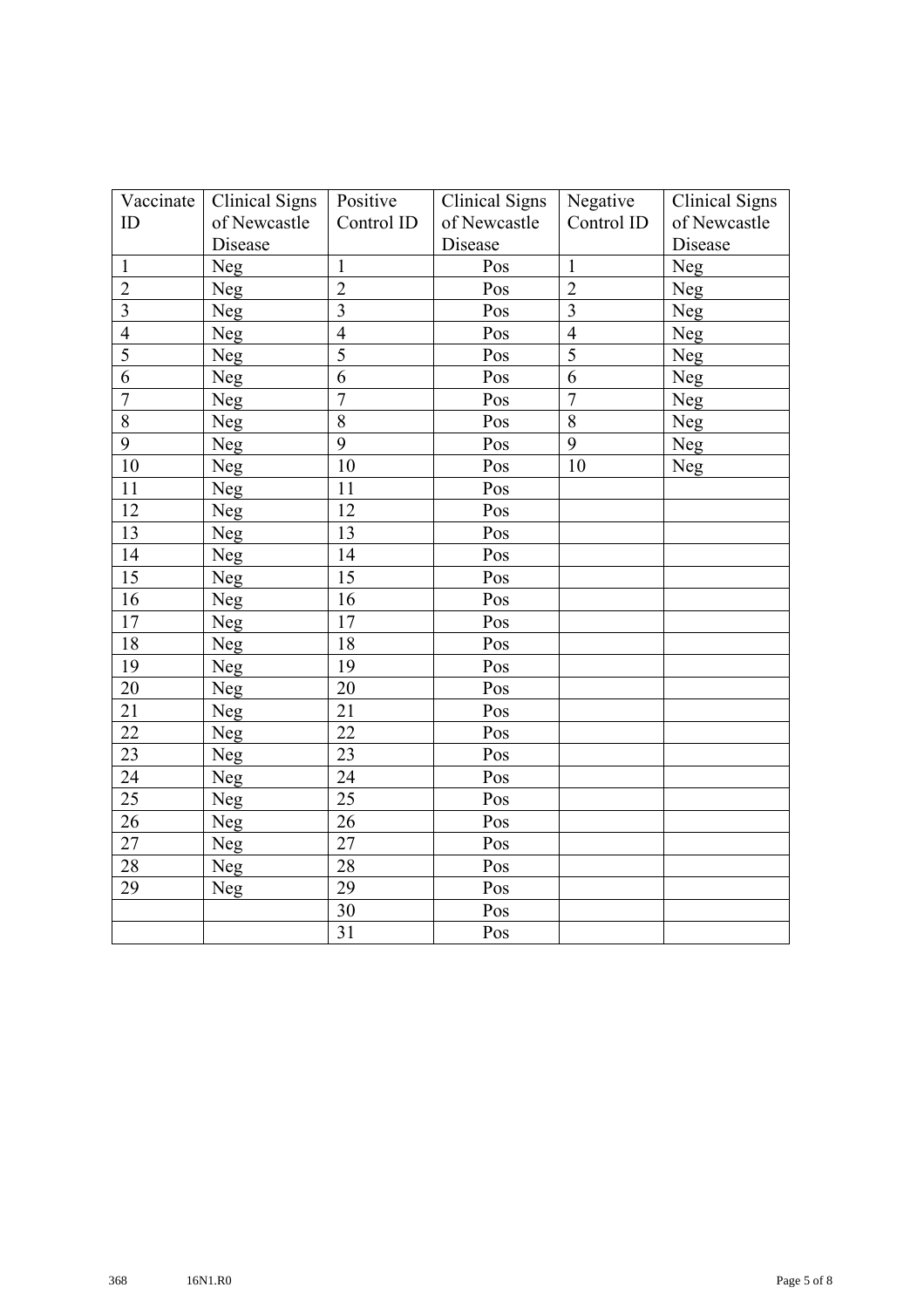| <b>Study Type</b>              | Efficacy                                                                                                                                                                                                                                                                                                                                                                                                        |                                                                |                 |  |  |
|--------------------------------|-----------------------------------------------------------------------------------------------------------------------------------------------------------------------------------------------------------------------------------------------------------------------------------------------------------------------------------------------------------------------------------------------------------------|----------------------------------------------------------------|-----------------|--|--|
| <b>Pertaining to</b>           | Newcastle Disease Virus (NDV)                                                                                                                                                                                                                                                                                                                                                                                   |                                                                |                 |  |  |
| <b>Study Purpose</b>           | To demonstrate effectiveness against NDV                                                                                                                                                                                                                                                                                                                                                                        |                                                                |                 |  |  |
| <b>Product Administration</b>  | One dose administered via the <i>in ovo</i> route                                                                                                                                                                                                                                                                                                                                                               |                                                                |                 |  |  |
| <b>Study Animals</b>           |                                                                                                                                                                                                                                                                                                                                                                                                                 | SPF chickens; 36 vaccinates vaccinated at 18 day embryonation; |                 |  |  |
|                                | 31 non-vaccinated, challenged positive controls: 10 non-                                                                                                                                                                                                                                                                                                                                                        |                                                                |                 |  |  |
|                                |                                                                                                                                                                                                                                                                                                                                                                                                                 | vaccinated, non-challenged negative controls                   |                 |  |  |
| <b>Challenge Description</b>   |                                                                                                                                                                                                                                                                                                                                                                                                                 | NDV Texas GB Standard strain at four weeks of age              |                 |  |  |
| <b>Interval observed after</b> |                                                                                                                                                                                                                                                                                                                                                                                                                 | Daily observation for 14 days post challenge                   |                 |  |  |
| challenge                      |                                                                                                                                                                                                                                                                                                                                                                                                                 |                                                                |                 |  |  |
| <b>Results</b>                 | A chicken was considered affected by the challenge (positive) if<br>clinical signs of Newcastle disease were present. The clinical<br>signs included:<br>1. Respiratory signs: Increased respiration, nasal exudate,<br>and swelling of eyes and head<br>2. Neurological signs: Tremors, loss of coordination, and<br>paralysis<br>3. Viscerotropic signs: Listlessness, weakness, diarrhea, and<br>prostration |                                                                |                 |  |  |
|                                | <b>Treatment Group</b>                                                                                                                                                                                                                                                                                                                                                                                          | <b>Number Affected</b>                                         | Percentage      |  |  |
|                                |                                                                                                                                                                                                                                                                                                                                                                                                                 |                                                                | <b>Affected</b> |  |  |
|                                | In ovo vaccinates                                                                                                                                                                                                                                                                                                                                                                                               | 3/36                                                           | 8%              |  |  |
|                                | NDV challenged,<br>31/31<br>100%<br>positive controls                                                                                                                                                                                                                                                                                                                                                           |                                                                |                 |  |  |
|                                | 0/10<br>$0\%$<br><b>Negative Controls</b>                                                                                                                                                                                                                                                                                                                                                                       |                                                                |                 |  |  |
|                                |                                                                                                                                                                                                                                                                                                                                                                                                                 |                                                                |                 |  |  |
|                                | The study fulfilled 9CFR 113.329(c)                                                                                                                                                                                                                                                                                                                                                                             |                                                                |                 |  |  |
|                                | Raw data are shown on the attached page.                                                                                                                                                                                                                                                                                                                                                                        |                                                                |                 |  |  |
| <b>USDA Approval Date</b>      | May 20, 2003                                                                                                                                                                                                                                                                                                                                                                                                    |                                                                |                 |  |  |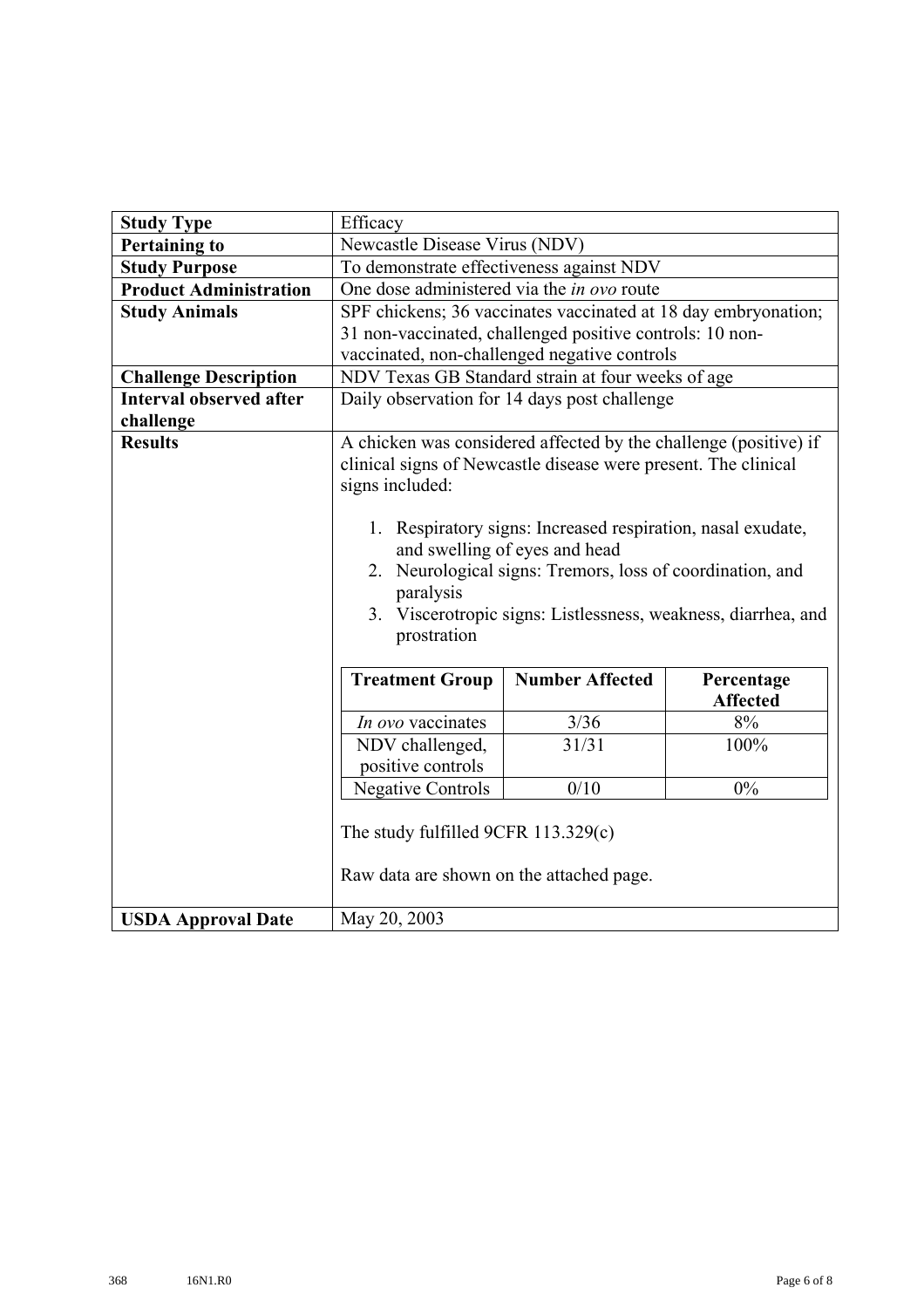| Vaccinate      | <b>Clinical Signs</b> | Positive       | <b>Clinical Signs</b> | Negative       | <b>Clinical Signs</b> |
|----------------|-----------------------|----------------|-----------------------|----------------|-----------------------|
| ID             | of Newcastle          | Control        | of Newcastle          | Control        | of Newcastle          |
|                | Disease               | ID             | Disease               | ID             | Disease               |
| $\mathbf{1}$   | Pos                   | $\mathbf{1}$   | Pos                   | $\mathbf{1}$   | Neg                   |
| $\overline{2}$ | Pos                   | $\overline{2}$ | Pos                   | $\sqrt{2}$     | Neg                   |
| $\overline{3}$ | Pos                   | 3              | Pos                   | 3              | Neg                   |
| $\overline{4}$ | Neg                   | $\overline{4}$ | Pos                   | $\overline{4}$ | Neg                   |
| 5              | Neg                   | 5              | Pos                   | 5              | Neg                   |
| 6              | Neg                   | 6              | Pos                   | 6              | Neg                   |
| $\overline{7}$ | Neg                   | $\overline{7}$ | Pos                   | $\overline{7}$ | Neg                   |
| $8\,$          | Neg                   | 8              | Pos                   | $\, 8$         | Neg                   |
| 9              | Neg                   | 9              | Pos                   | 9              | Neg                   |
| 10             | Neg                   | 10             | Pos                   | 10             | Neg                   |
| 11             | Neg                   | 11             | Pos                   |                |                       |
| 12             | Neg                   | 12             | Pos                   |                |                       |
| 13             | Neg                   | 13             | Pos                   |                |                       |
| 14             | Neg                   | 14             | Pos                   |                |                       |
| 15             | Neg                   | 15             | Pos                   |                |                       |
| 16             | Neg                   | 16             | Pos                   |                |                       |
| 17             | Neg                   | 17             | Pos                   |                |                       |
| 18             | Neg                   | 18             | Pos                   |                |                       |
| 19             | Neg                   | 19             | Pos                   |                |                       |
| 20             | Neg                   | 20             | Pos                   |                |                       |
| 21             | Neg                   | 21             | Pos                   |                |                       |
| 22             | Neg                   | 22             | Pos                   |                |                       |
| 23             | Neg                   | 23             | Pos                   |                |                       |
| 24             | Neg                   | 24             | Pos                   |                |                       |
| 25             | Neg                   | 25             | Pos                   |                |                       |
| 26             | Neg                   | 26             | Pos                   |                |                       |
| 27             | Neg                   | 27             | Pos                   |                |                       |
| 28             | Neg                   | 28             | Pos                   |                |                       |
| 29             | Neg                   | 29             | Pos                   |                |                       |
| 30             | Neg                   | 30             | Pos                   |                |                       |
| 31             | Neg                   | 31             | Pos                   |                |                       |
| 32             | Neg                   |                |                       |                |                       |
| 33             | Neg                   |                |                       |                |                       |
| 34             | Neg                   |                |                       |                |                       |
| 35             | Neg                   |                |                       |                |                       |
| 36             | <b>Neg</b>            |                |                       |                |                       |